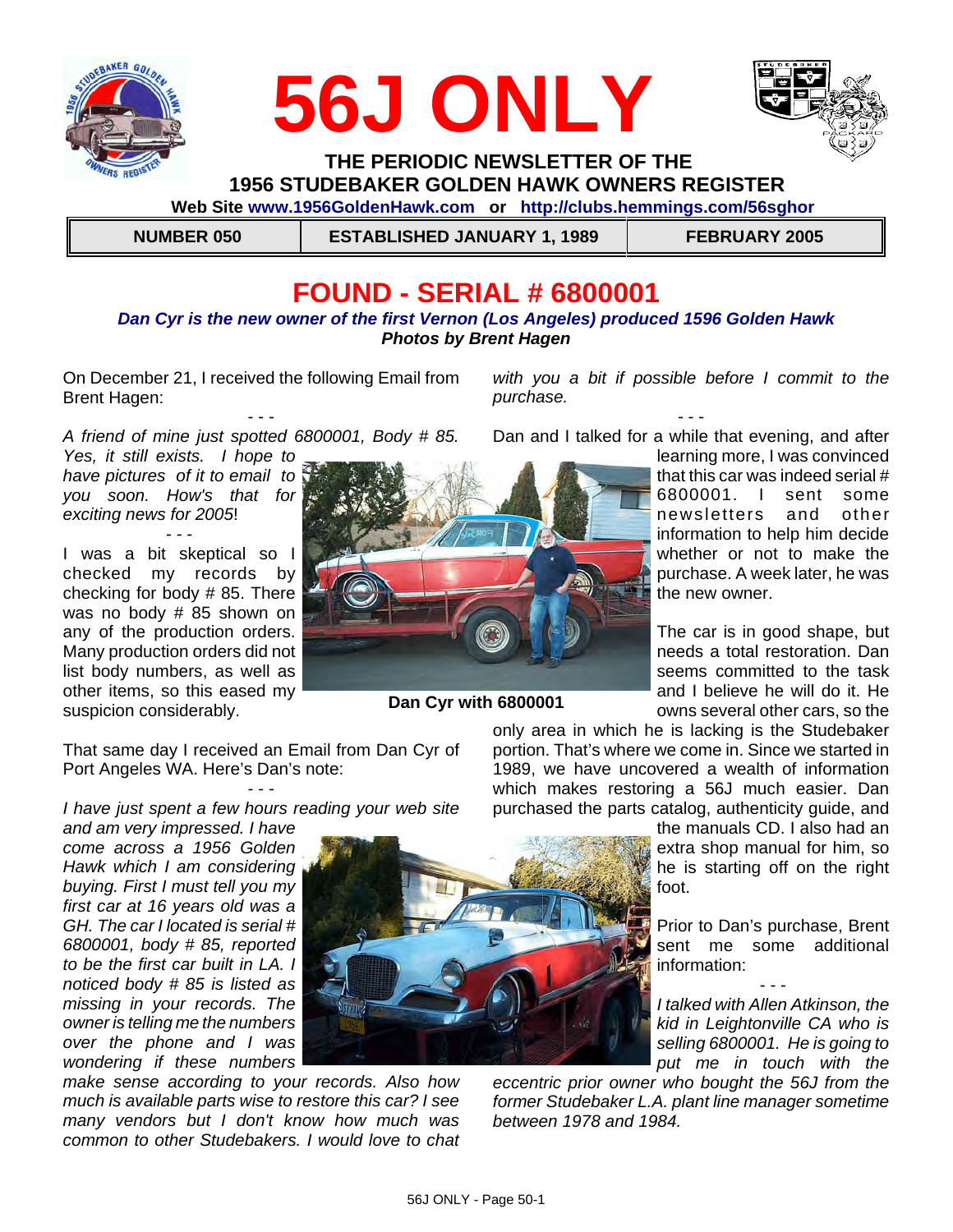*My first knowledge of 6800001's existence was in 1998 from a car enthusiast in Madras OR. He and his brother transported it from Redmond OR to the Pacific Coast around 1980. The car was last licensed in OR in 1978 and was first licensed in California in 1984.*

*The eccentric car collector who owned the 56J for the past 20 years is wintering in Mexico. He won't be back until sometime in March. Hopefully his mind is still clear on the details and can fill us in.*

*The car has not sold yet, but Allen has received calls from all over including Great Britain and Australia! He has been contacted by restoration shops who want to restore and auction the car, but he refused to sell it to them. He is hoping to sell the car to someone who will restore it instead of letting it sit outside and rot and someone who is not trying to make a bunch of money on it.*

- - - Dan met Brent on his way home so Brent could see the car. Here's more from Brent:

*I met up with Dan and Irene Cyr on Sunday in Salem OR. I had called Gary Capwell, and he showed up with his wife, Billie, as well. The weather was exceptional for this time of the year, nice and sunny!*



**Former owner has the missing parts**

*6800001 was loaded on the back of Dan's car trailer. I was able to take several pictures. With Dan's permission, I wire brushed the surface rust off the rear frame cross member lip and exposed the secret VIN. It was, as expected, 6800001. The number was stamped in solidly. I took several digital pictures from different angles, hopefully at least one will turn out.*

*I also took pictures of the VIN in the door jamb. Dan had to release the tie-downs, and jack the car up in order for us to open the drivers door. Much of the black paint has fallen off the tag, so I had to turn my flash off to avoid reflections when taking the picture. The VIN plate looked correct and not tampered with.*

*I looked under the dash and the paint code slip was still attached underneath the glove box! It said Romany Red/Snowcap White and had the Paint Code. I took a picture of it standing on my head, not sure if it will turn out or not! There was some paint that had chipped off the body # 85 tag, but I think I got a good picture of it.* 

*The body is in excellent condition. Rockers are solid, as are the floors. The only rust through is in the rear trunk corners about 3" diameter. The inner deck lid has the typical rust along the bottom edge. The doors look nice, no rust on the bottoms. The doors appear to be original and have the mounting holes for the seat belt mounting brackets, but the brackets and door panels were in the trunk. All the options on the build sheet were accounted for. It still has the AC2688 Wind up Antenna that works, push button radio. Backup lights were missing but the mounting holes in the rear dust shield were there. The glass is tinted.* 

*All the gauges were there, including the 160 MPH speedometer, tachometer, boost gauge and clock. All the seats looked to be original, having white vinyl, with a gray weave cloth type insert. It does*



*not have the original carpets, someone put some aftermarket red rug carpeting on the floor.* 

*Supposedly, the owner had the car repainted in Mexico back in the 80's. You can tell the fins had been removed (no stainless mouldings are currently underneath them) and the car was repainted in the early paint scheme, but was not prepped well and has since started to bubble up. The Check-Marks are the correct early ones with the small holes. Some one "made" up the one outer stainless fin rear molding-you can see where the diagonal was cut with a hack saw as it still has the rough edge.*



**Serial # on Frame Dan Cyr photo**

*The underside is real clean, parts of the frame still sport black paint, not much rust at all. The frame is cracked on the passenger side in the usual spot, but hasn't spread. I didn't see any signs of it having been*

*involved in a "frontender" like most of our 56J's. The front fenders appear to be the originals. The water bag mounting bracket was all the way up front, but*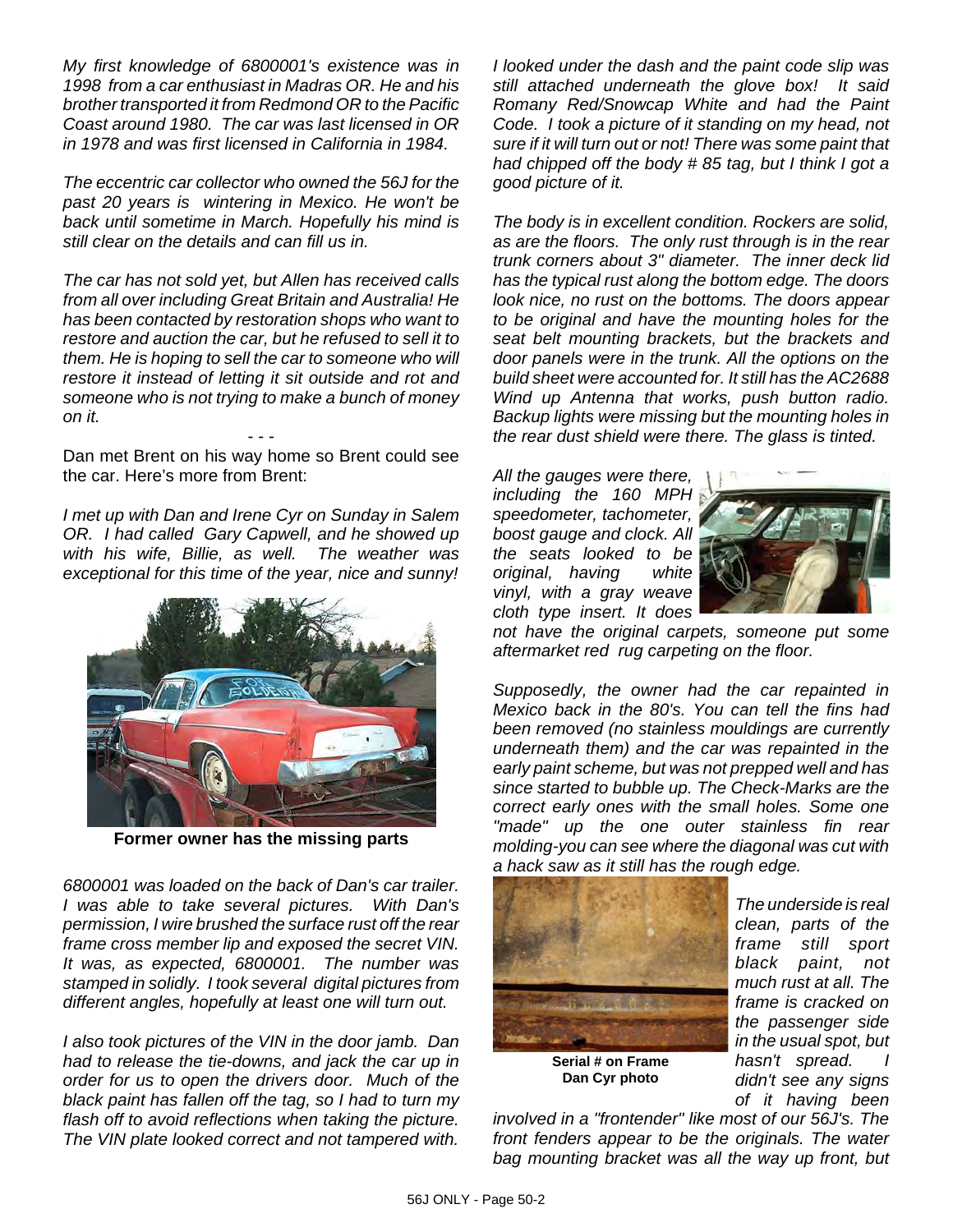*this does not appear to be original as the bolts that mount it to the fender apron don't match.* 

*This brings up another observation. The early 56J's I have seen, this one included, have the two round panels that hang down from the rear frame, I believe to protect the gas tank. These were used on all the 1955 Studes, I believe. Gary Capwell, mentioned his early production 56J came with these on it as well. My 56J, 6800322 did not come with them, but I added them when I was going through the rear suspension. My other 56J, 6800352 does not have them. I wonder where in the 56J production line they were dropped and why did they drop them? This would have been a production line change, maybe Richard Quinn would have this information?*



*The odometer reads approx. 9,000 miles, which it probably has more like 109,000 as it does not have the original engine in it. I was unable to read the full engine #, does appear to have an "S"*

*in front and is probably out of another 56J, though a later one, judging from the later style ignition wire brackets that appear to have been mounted on the engine for quite some time.*

*Dan has a letter of authenticity with his paper work on 6800001 dated 1965 from the Studebaker Corporation on official letterhead. A Mr. Miller, in California, the owner of the vehicle at that time, had written Studebaker to verify that 6800001 was indeed the first production LA 56J. I doubt if Mr. Miller was the line production supervisor who originally purchased the car, as he would have known the car's history.*

*Well, I think that covers most of what I observed, let me know if you have any questions. - - -*

Thanks to Brent and Dan for keeping my in the loop. I look



**Snow Hawk - Dan Cyr photo**

forward to further updates. Dan sent the "Snow Hawk" photo, after a snowstorm. That looks like it would make a nice Christmas card.

### **FRONT END RUBBER BUSHING REPLACEMENT** *From Richard Kaufmann*

I recently needed to replace all the rubber bushings on the front end of my '56 Golden Hawk. The repair procedure in the manual was quite involved. It showed complete removal of the A frames, both top and bottom, and removing and replacing the bushings with an H frame press. This looked like several days of work to me.

The complexity of the project looked like more than I wanted to tackle so I decided to have Highway Drive Repair do it for me. I gave them copies of the factory recommendations on how it needs to be done.

To my amazement, they did the entire job in less than 4 hours including replacing the shocks. They said they used an air hammer to remove and replace the bushings and did not need to remove the A frames from the chassis. Each of the 8 bushings took about 20-25 minutes to replace.

I guess air hammers were not around when the book was written.

### **ODDS AND ENDS FROM JOE HALL**

Thought I'd begin the New Year with a letter for 56J-ONLY. I have been keeping notes, so hopefully haven't forgotten anything.

**Annual mileage:** This year, our three 56Js rolled a total of 21,092 miles. Imagine how many people on the nation's highways were treated to a rare glimpse of American art! That figure can be multiplied several times, as there are several other 56J owners driving the heck out of their cars! Still others are in the process of fixing them up to drive. With that in mind, I hope the following tidbits will help someone:

**Silver mylar,** identical to the original, is once again available from SMS Auto Fabrics in Portland, OR (503-234-1175). I sent Doug a sample and he said, "I had some but sold it all to the Studebaker people years ago". However, he said he would stamp more for me, and make some extra for others. It is \$69 per yard, and one yard is enough for a 56J, front and rear. I just finished re-doing a door panel yesterday.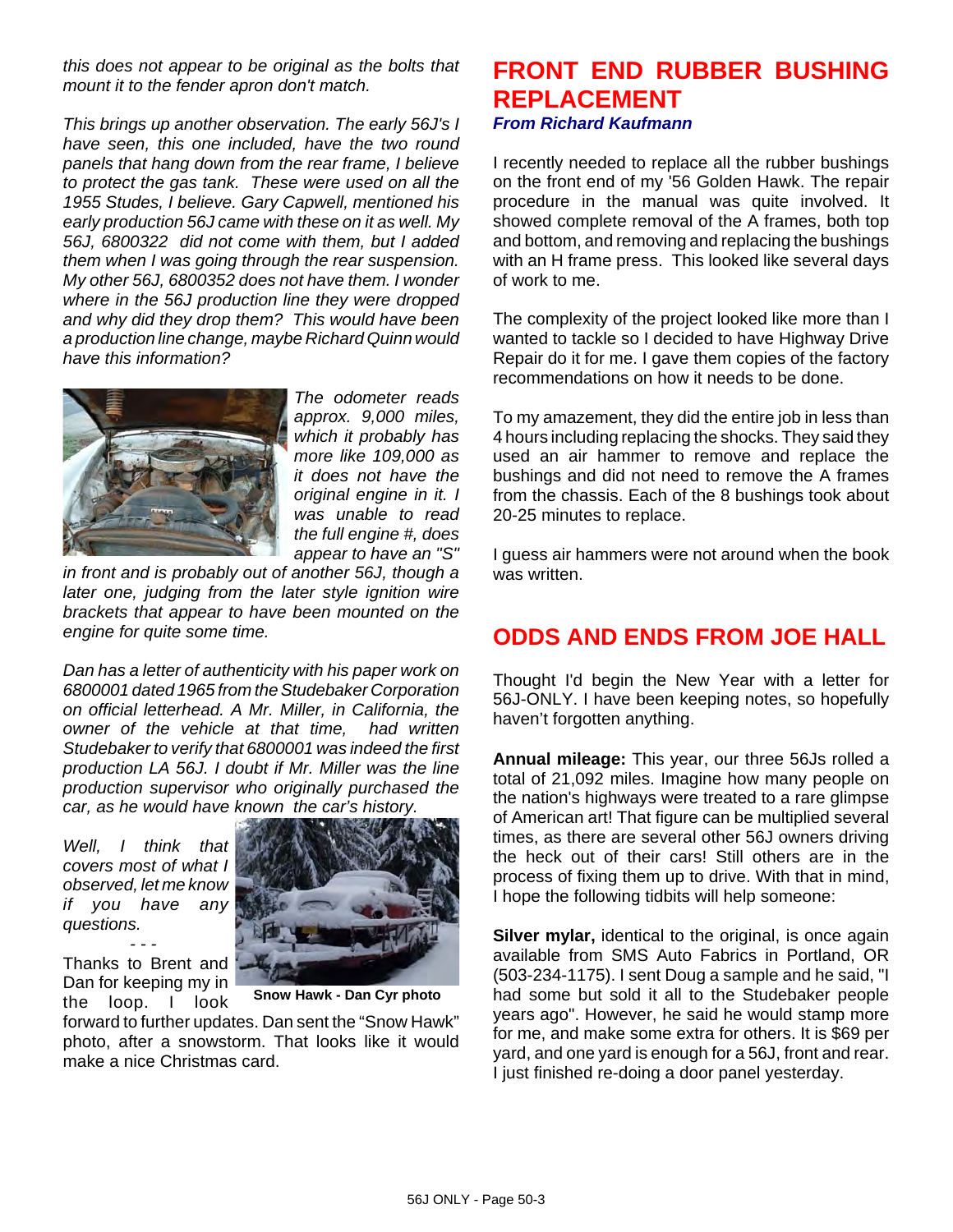**Headliner bows** that are 1" wide instead of the original ¾" are available at Chrysler for \$65 each. The Mopar # is, 1-OL83OHW6. With an extra 1/8" of "bite" on each side, this works great on original headliners that have shrunk or warped. It may also help the heavier fiberglass repro material that often pops out from under the  $\frac{3}{4}$ " bow due to its weight. I have seen several 56Js with repro interior where the widest panel-just above the driver's head-popped loose from the ¾" bow. Thanks to another 56J owner, who may wish to remain anonymous, for the part number.

**Jack Nordstrom's Ultra400 tranny** continues to perform flawlessly in the wife's 56J. After 12,000 miles, it has not even needed topping up with ATF! Cost was about the same as rebuilding an Ultramatic (\$2000). For drivers wanting lots of trouble-free miles from an automatic, the GM TH400 has a longstanding reputation for being just about bullet-proof.

**Bullet Cams, was the only regrinding facility I could** find to regrind a 56J cam recently. They are in Louisiana (662-893-5670).

**Electric windows** in a 56J are a rare option. Having one that came stock with them, I am convinced every 56J should have had them. I recently installed a repro set in the wife's driver; they bolted right in, and the only differences in appearance are the way the wires run from door to body (rubber instead of metal tube), and the control switches. Though similar and mounted in the same location as original, the plastic chrome switches are modern GM type. In operation, the windows move up and down a bit slower than original, more like a modern car. They cost \$420, and are made especially for 53-64 C/Ks. I got them from Nu Relics Power Windows, in NC (336-699-8949).

**Heater motors** are available at NAPA for \$19; part #455-1020. The part number I supplied years ago (655-1020) is still available but costs \$45. Both work equally well.

**Fiberglass fenders** and gravel shields may soon be all that is available. The Glass Shop, in MD (410-893-7947) made all panels for Vintage Air CEO's high dollar 53 Starliner. I also worked on a friend's 56J with (flawless) fiberglass front fenders.

Front fenders from the Glass Shop are \$290+ shipping. Rears are also available, but I did not ask the price. Though I have seen pathetic examples of fiberglass fenders in years gone by, shops using modern technology can make them that look better than original.

**Aluminum radiators,** used in modern cars for decades, are the latest technology in cooling classics, particularly in hot climates with AC. Though perhaps unacceptable to purists, more and more are turning up everywhere. I have a custom-made one on order for the wife's driver, for \$325. That car needs all the help it can get with cooling due to the repro pistons in the engine. Though bored at .0025" clearance, after 12,000 miles it still runs almost too hot in the summer with AC. Though the same grade aluminum, it appears the repro pistons expand more in operation and thus run hotter. I will let y'all know if the aluminum radiator helps.

**Clock quartz conversions** are available from a guy named Lindquist in Whittier, CA, for less than \$100. I have lost his contact info, but he is in HMN. In addition to the best price around, the workmanship and turn-around time is excellent. Before him, I had one converted by a (well known) facility that took twice as long, cost nearly twice as much, and still came back with a bent secondhand.

**Packard International's** redesigned oil pumps are a real inflation fighter. They are still doing pumps for \$130, including return shipping. Turn around time is about a month. They boast that in over 30 years they have not had a pump returned (714-541-8430).

**GT Hawk frame swap** into a 56J: super idea that works great! Hopefully my older brother, Bob is gonna write and tell you the details.

This about catches up all the notes I have been keeping for the past year. As mentioned earlier, I hope this will help someone, somewhere with their 56J.

### **CROSSROADS ZONE MEET**

*Golden Hawks gather in Indiana by Joe Hall* **Photos by David Harrington**



**Phil Brandt's mildly customized 56J**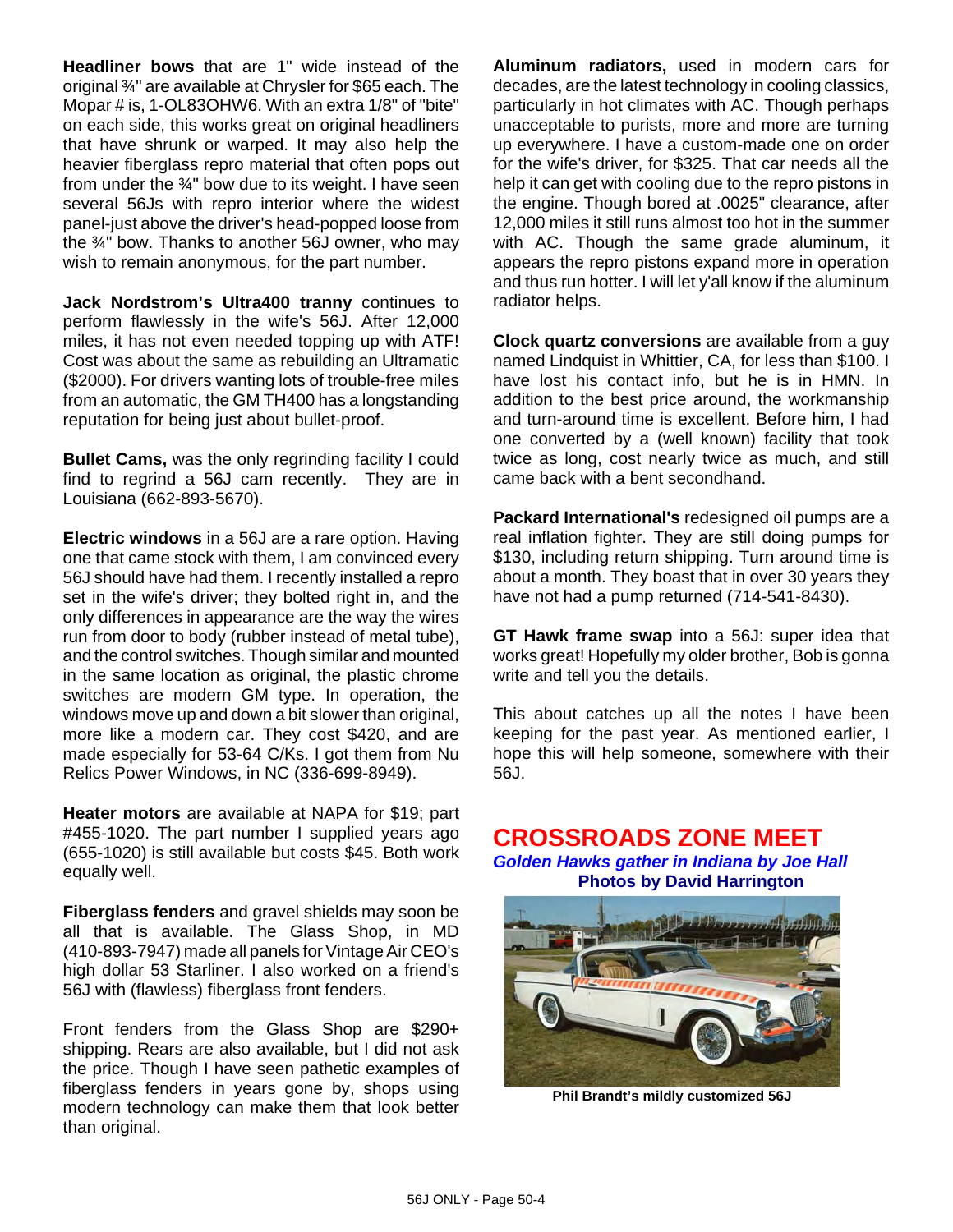What a great time at the Crossroads Meet in Indianapolis on 17-18 September! There were lots of friendly Stude folks, and 70 Studes on the field, including six 56js. There were outstanding examples of show cars and drivers alike in most every class, including the "56J Class".

The 56J folks were: the Andersons with their doeskin/mocha concours car; the Bacons with their museum quality dark/lite green car; Phil Brandt with his tangerine/white tastefully customized driver; Bob Hall with his green/white, mechanically perfect driver; Johnny Theile with his resto-in-progress (including Packard Hawk style continental kit), red/white car; and me with the blue/white one I have put about 130,000 miles and a million "drivability improvements" on since 1986.



**Joe & Nancy Bacon's 56J**

The Indy Chapter "work horses" (we all know who they are) worked hard for months to organize a great meet, and they did it well. A great time was had by all, and it was THE place to be for 56J owners!

# **MAIL BONDING**

*Letters are always welcome. If you need help or can offer advice, share it with other owners.*



*(Edited as required.)*

### **MARTY PRAGER Oct 2, 2004** Via Email

Thanks so much for publishing the story of my 56J!

Yes, I would like to receive a notice when the newsletter is available. Would you like a few more high res photos of our Snow Cap White 56J for your files? By the way, we did test drive a Mocha/Doeskin 56J here is Los Angeles at Hoffman's agency prior to ordering the car for delivery at South Bend. When we arrived at South Bend after a short flight in a DC-3 from Chicago we learned that the car was being washed for us and we had to wait. After we received the car, the factory sent us to a local shop to have the driver's side outside mirror installed. I can remember my Dad's excitement about the extreme power of the 56J compared to the 1953 Champion 6 with the 2-speed automatic that was at home in LA. He burned rubber several times just getting used to the incredible power of the car.

After visiting Notre Dame (where the photo was taken) we headed for New York to visit relatives. At the time New York had a law on the Parkways (Throughways?): Driving under 60 or 65 was not permitted. I expressed my concern to Dad because the car was still in the break-in period. He said not to worry because if he avoided a steady speed even if over the factory recommendations it would be OK. He subscribed to the theory that a car should be broken in slowly so it will last - contrary to the theory that a car broken in fast will be a fast car. When I received the car with about 85,000 on the odometer is was very quick, could still peel rubber and would snap your head back when it shifted into second under full throttle.

The only major maintenance he ever did to the car was a valve grind at about 50,000 miles.

When we returned home, Dad removed the badge from the grill and purchased the spoke-style wheel covers. The car was throughly cleaned of road grime and put into service making the commute to Hollywood Monday through Friday to Dad's store. Amazing how much one can remember from age 8!

In 1957 we vacationed in Lake Tahoe. In 1958 we did a long weekend trip to Death Valley California. In 1962 we made a round trip to Seattle. We also took numerous local trips to the beach, relatives and the mountains.

Troubles that I can recall: An intermittent short in the steering column that would cause the horn to toot during an extreme right hand turn. We couldn't get it fixed during the trip home in 1956 so the horn relay was disconnected until we got to LA. Dealers couldn't fix it and eventually disconnected the wire and installed a foot pedal to toot the horn.

Early on, the tachometer sender repeatedly caused the distributor cap to crack and cause hard starting. The sender was removed and lost.

At about 5 years old, a short caused the starter motor to run when the engine was running (fortunately the solenoid didn't engage and wreck the flywheel). Apparently some wires must have rubbed together over time. The starter motor ran itself into oblivion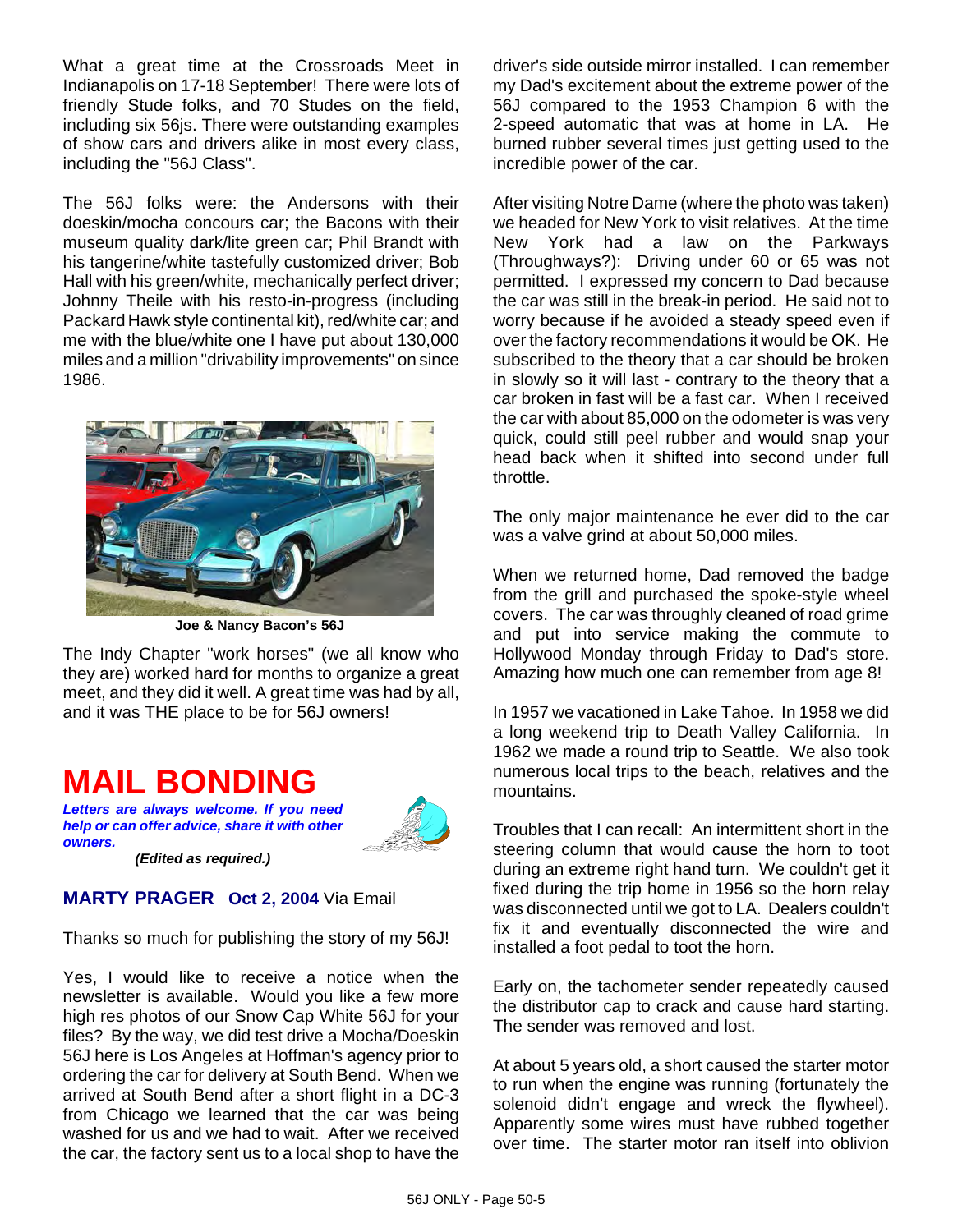one day and was replaced. The problem never returned.

At about 6 years old there was a very small radiator leak that was soldered closed.

At about 7 years old, carburetor problem would cause flooding at startup. Carburetor was repaired and no further problems occurred.

By the time I took possession of the car in 1965, it needed a new ignition switch and water pump.

Later on some front end wear problems were noted; some bushings were replaced.

Surprisingly the car was very easy on brakes linings for such a heavy vehicle.

The car was very reliable overall.

I'm sitting here sighing while writing this and looking at the two-page advertising spread from an April 21, 1956 Saturday Evening Post ad that I recently found at a swap meet. The ad shows a gold and white 56J on the track. The ad also includes a green and white President Classic and a red and white Pelham wagon. The tag line is "Craftsmanship with a Flair".

### **BRENT HAGEN Oct 04, 2004** (via Email)

I downloaded the latest issue which was great (as usual). I liked the story you put together of the search for the (Prager) family's 56J. If they had bought a 56J a few months earlier, they wouldn't have had such a long drive to pick up their car. Of course, that was probably part of the adventure for them.

I was surprised to hear Ken Femerole is still around, that was a pretty neat story about his remembrances of test driving the 56J when it was new. Good to hear you guys made it through the hurricanes ok!

### **TOM CLARKE Oct 14 2004** (via Email)

Things are OK with my 56J, except that it is virtually put away for the winter. This is such a bad time of the year because all my driving fun comes to an end up here in the North country, and I have to focus on work issues to get me through 'til April.

Actually we have had a great Fall, and have only had a couple of frost's this late into October. I had a great Summer with the 56J, winning a "silver" award in a general car show in Glendive, MT and a 1st among 16

Studebakers in a Mustang meet in Bozeman. Studebaker should have added that lavender/purple combination to their color combinations, and they would have sold more cars.

My current project is a 62 GT Hawk, and that's what I'll work on over the Winter months. The engine is going back together right now, awaiting a front main bearing seal modification that Ingvar Vik in Livingston does to allow use of a neoprene seal. I have obtained the conversion plate to allow attaching a GM TH700R4 behind the Stude 289. Borg Warner automatics were OK in the '50's and early 60's but are really archaic by today's standards, and I like to drive my cars which calls for reliability. The 56J with a T85 overdrive unit is perfect, even in today's world.

Not having an Authenticity Guide for the '62 is a real drag. I have an enhanced appreciation for what you have done for us 56J owners. Thanks again for all you have done and continue to do.

### **HERE WE GROW AGAIN**

**Since the newsletter is now posted on the web site, we will no longer print addresses and phone numbers. If you move, please remember me when you send your change of address forms.**

| 440 Robert Robles Jr<br>Deltona FL  | SN 6030394 |
|-------------------------------------|------------|
| 441 Dan Cyr<br>Port Angeles WA      | SN 6800001 |
| 442 Roger Perkins<br>Chickamauga GA | SN 6033206 |

**NOTICE: In lieu of dues, and to help keep my records correct, registration forms will be mailed out periodically to members who haven't been heard from for several years. If you receive one, complete and mail it at once or you will be dropped from the mailing list.**

# *WHEEL ESTATE*

**Due to our infrequent printing schedule, many ads may be quite old. Please let me know if the transaction has been completed.**

**For sale**: Nice 1956 Hawk Deck lid off an Idaho 56J (bottom lip not rusted). In primer, ready to install, \$450. I prefer it be picked up, but can ship (01-2005it by Greyhound Bus. Brent Hagen 503-771-0604, cell 971-219-9687 ghawk352@effectnet.com . (01-2005)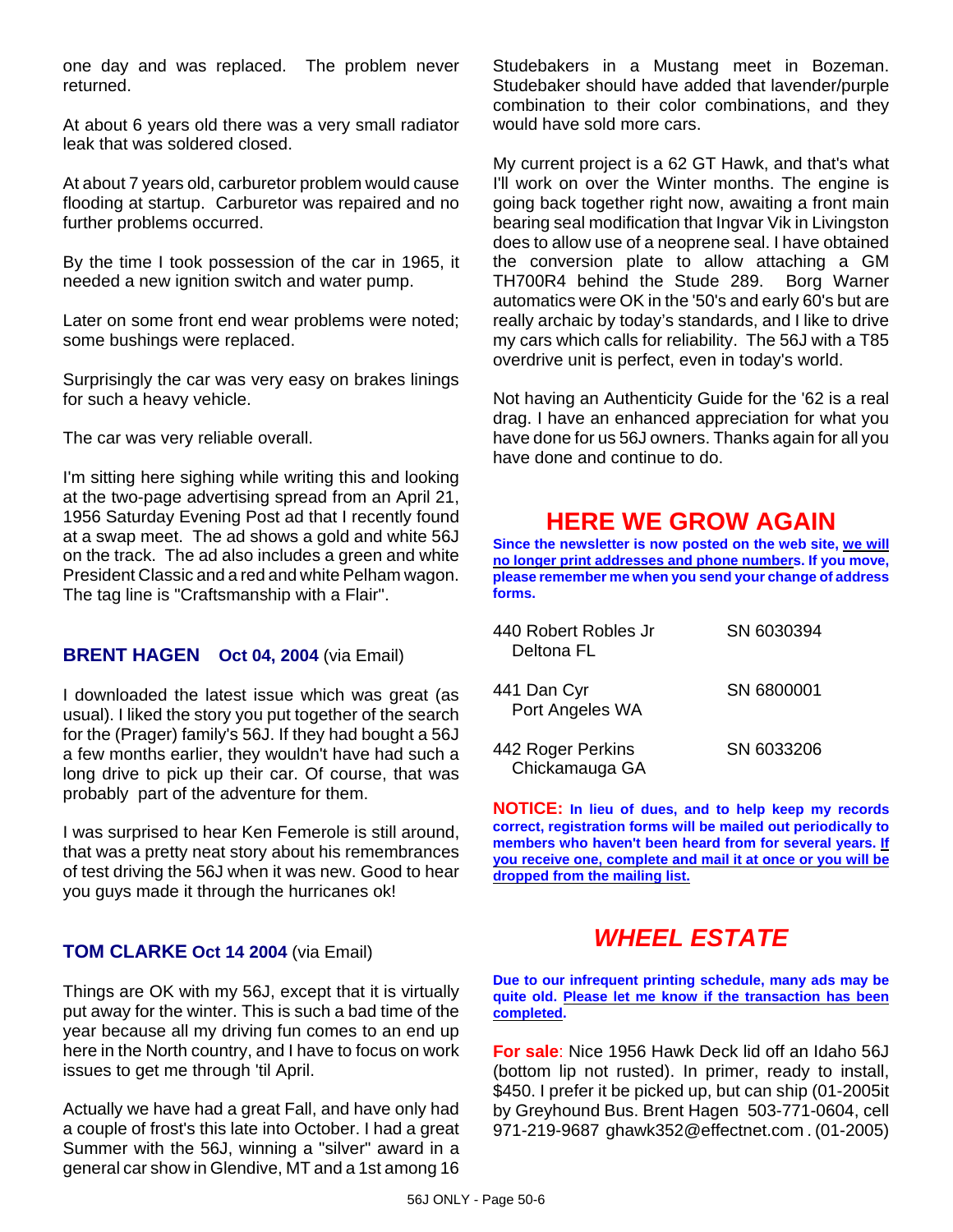**For sale**: New 374 CID Packard V-8 engine, still in the original factory crate. Dave Newton, 270-442-7988 (days) (12-2004)

**Wanted:** Looking to find lower aluminum molding for drivers side rear fender for 56J. Does not have to be NOS, just no pitting or deep gouges please. Hope you can help. I need this one piece to complete a set. Jim Kranak jimmijim8@yahoo.com Ph. 304-723-5253 (11-2004)

**Wanted:** Packard V8 forged crankshaft. Also, information and experiences from any members who have used or even seen a forged crankshaft. Jack Vines, Packard V8 Ltd. 3227 E. 28th Avenue, Spokane, WA 99223 PackardV8@comcast.net (01/2004)

**For sale:** NOS and used 56J parts. New carb overhaul kits \$25. I can repair most tach sending units and I rebuild sending unit to tachometer cables. Brent Hagen, 6220 SE  $55<sup>th</sup>$  Ave, Portland OR 97206-6800, phone 503-771-0604. ghawk352@effectnet.com (11/2003)

**For sale:** "352" overhauled, unfired, auto trans, Saginaw power steering, extra torque and intake, many other extra, make offer, may part out. 541-424- 3112, 541-740-6079. Don Wagner. (10-2003)

**For sale:** 1956 Golden Hawk used parts & literature: #403502 pressure plate \$50.00, #461543 bell housing \$150.00, # 440529 flywheel \$100.00 #473176 clutch plate\$40.00, #6403546 clutch release lever & ball stud \$35.00, #465306 release bearing \$20.00. \$350.00 for all. Can have clutch plate & pressure plate rebuilt for additional cost. # 440893 intake manifold \$35.00.#1312185 hood ornament \$75.00. # 1312079 lower grill molding chrome \$35.00.# 440842 timing chain \$20.00. #440843 timing gear \$20.00. #440841 crank sprocket \$20.00.Packard Delco starter motor with solenoid \$75.00. Small folder of entire 56Stude auto line \$20.00. Large folder of 56 auto line \$35.00. Large folder of only 56 Hawk line \$35.00.56 Golden, Sky & Power Hawk F fender chrome strip #1312503 good cond \$30.00. 56 Golden, Sky & Power Hawk door chrome strip # 1321106 good cond \$25.00 ea. Will trade some of above for 56J power brake unit (hydrovac). Shipping extra. John Raises avantijohn@yahoo.com (10/2003)

**For sale:** 1956 Golden Hawk in Original Mocha/Doeskin, standard trans, dual carbs. Beautiful restoration, \$25,000. Call Ken Huggins, Columbia SC 803-296-5789 (07/03)

**For sale:** 1956 Golden Hawk Ultramatic \$12,500. Family Auto Sales, Inc., 3300 25th Ave., Gulfport, MS, 39501. 228-864-8220, Fax 228-868-3883. (02/2003)

**Wanted:** Column gear selector shaft upper bracket 1539833 for Ultramatic w/power steering. This is the part right below steering wheel and has detents for trans selector lever. Good used is fine. Thanks, Kendall A. Gibbs MD, lebaron41@yahoo.com 401- 247-2015 (04/2003)

**Wanted:** Shift Rods and shift levers for T-85 trans. Part #'s 1540179 and 1540207 shift rods and 1539603 and 1539601 shift levers. These parts are for a non-power steering car. Please call Randy at (856)358-7585 or e-mail R6Stude12@msn.com (10-2002)

**For sale**: solid 56J body, doors, rear fenders, all trim, tail light lens-perfect. One set of NOS side grills, Good hood, excellent trunk, stainless trim, glass, tachometer, sending unit, clock, dash face plate, glove box door, 4 barrel carb, 3 spd overdrive trans, bell housing, clutch, pressure plate, linkage, restored window flippers right and left, fins, roof belt molding, interior roof plastic bands and steel holders and brake drums. Other STUDE parts available. Dwayne Jacobson, 2620 Lakeview Dr, Junction City, WI 54443. 715-341-9470 or studebaker@g2a.net



1956 Golden Hawk 1:72 scale model die-cast. Pick from any of the standard 1956 colors. \$70.00 + \$5.00 S/H. Shrock Body Shop, 3999 Tyrone Pike, Coalport PA 16627.

(04/2004) www.shrockbrothers.com/72nd\_scale.html

**THE** *PACKARD* **PAPERS**, for *Packard* the enthusiast, printed on antique letterpress, *Packard* Ivory paper with black printing. The Packard Papers, 288 Whitmore St., #211, Oakland CA 94611, 510- 655-7398.

# **1956 GOLDEN HAWK SERVICES**



**Exhaust extension PN AC-2754** Originally available on 1956 Hawks and station wagons. Chrome finish. Dresses up tailpipe and prevents

gasses from marring car finish. \$65.00 ea. **1-104 Oil Filter Decal** \$6.00 ea. **1-083 Valve Cover Decal** (2 required) \$6.00 ea. All items plus 10% shipping. Studebaker International, 97 North 150 West,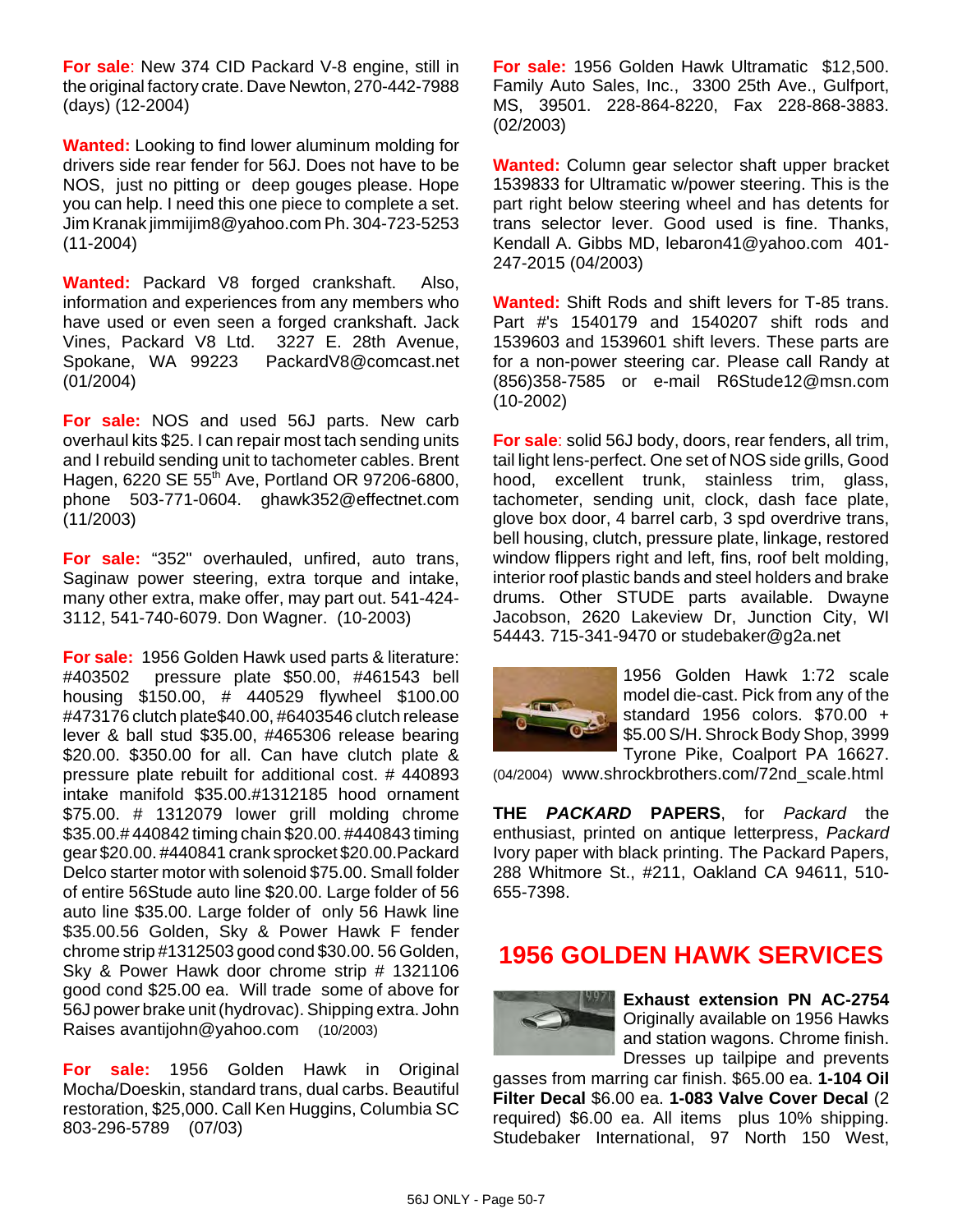Greenfield IN 46140-8562, 317-462-3124, FAX 317-462-8891, Website: www.studebaker-intl.com Email: info@studebaker-intl.com (08-2004)

**Recast Steering Wheel PN 1540647,** white, 17", just like the original, includes the four rings around the ribbed area.  $$575.00 + $25.00$  S/H. Shrock Body Shop, 3999 Tyrone Pike, Coalport PA 16627. www.shrockbrothers.com/steering\_wheels.html (04/2004)

**New AC pulley** for adding air conditioning to your 1956 Golden Hawk. Aluminum pulley, \$250.00 + \$20.00 S/H. Includes a new extra long bolt,  $3/4$ " x 3". Jack Nordstrom, 4975 IH-35 South, New Braunfels TX 78132, phone 800-775-7077. (04/2004)

**Electronic Ignition Modules** for your 1956 Golden Hawk. Use the tachometer sending unit with the points system. John Brooks, 1821 Ft Worth Hwy, Weatherford TX 76076, Tel 817-594-0840. www.studebakerfarm.com studefarm@yahoo.com.

**Packard V8 Cam Retainer Plate and Cam Spacer**. Toward the end of V8 production, Packard redesigned these pieces to raise oil pressure and stop lifter noise. If you are rebuilding a 56J V8, you MUST replace the original parts with these two pieces, however, until now, you would have had a problem, as they were

No-Longer-Available from any vendors known to us. We needed parts for our engines, so made some on a CNC mill in A2 Heat Treated Tool Steel. As a favor to club members, we will make the set available for \$75, shipping included. They will be the most beautifully finished part on your engine. Packard V8 Ltd. 3227 E. 28th Avenue, Spokane, WA 99223, email PackardV8@comcast.net We prefer PayPal, cashier's check or money order. (02/2004)

**Ultramatic Transmission Shift Indicator**. Diecast Metal, with a clear casting, and indented letters pre-painted from the rear. Bill Glass, 18 Lorenz Dr, Valhalla NY 10595. 914- 761-5788 or BondoBill1@aol.com (02-2004)



 $$40.00 + S/H$ 

**Reproduction trunk escutcheon** for 1956 C-K cars, \$75.00. Myer's Studebaker Parts 130 Main St, PO Box 276, Duncan Falls OH 43734. Phone 740-674-4897, FAX 740-674-7170, Email spookys@1st.net or Visit our web site at www.myersstudebaker.com (03/2004)

**Ultra400 Automatic Transmission Conversion** for your 1956 Golden Hawk. Enjoy the difference and confidence. No puking overflow. More power to the wheels. For more information contact: Jack



Nordstrom, 4975 IH-35 South, New Braunfels TX 78132.

**1956 Sky Hawk and Golden Hawk headliner trim bows.** One set consisting of 3 pieces with ends tapered. \$110.00 per set (includes shipping). Myron McDonald, 417-678-4466 or 417-678-2631, email pmeyer@hdnet.k12.mo.us

**Rebuilt 56 Golden Hawk fuel pumps**, both Carter and AC Delco, \$75 exchange (I must have your old fuel pump, or a \$50 core charge). Add \$10 for shipping. Gary Capwell 3441 Sandringham Dr. N.E. Salem, Oregon 97305, Phone 503-365-3296 Email mocha56j@comcast.net (01/00).

**Rebuilt Packard water pumps** for sale \$95, plus \$10.00 for shipping, no core charge. Contact Brent Hagen, 6220 SE 55th Ave., Portland, Oregon 97206-6800. Phone: 503-771-0604. E-mail: ghawk352@effectnet.com

**Reproduction Tail Light Lenses** 1956 C-K part# 1312694, \$49.00 ea. Chuck & Chris Collins, 2410 W Freeway Lane, Phoenix AZ 85021, 602-995-5311, FAX 419-858-5900, Email chuck@studebakerparts.com. On the web at:www.studebakerparts.com

**Transmission Puke kit-II**: Stop that fluid from belching out the dip stick tube on start up. \$5 ppd. Mail check to Brent Hagen, 6220 SE 55th, Portland, OR 97206-6800

#### **1956 Golden Hawk Window Price Sticker**

| THE STUDEBAKER<br><b>GOLDEN HAWK</b><br><b>SEW 1</b><br>The resume in the first first com-                                                                                                                                                                                                                                                                                                                                                                                                                                                                                                                                                                                                                                                                                                                                                                                                  | SPORTS CAR FUN<br>PRACTICAL GRAIDS!                                                                                                                                                                                                                                                                                                                                                                                                              |
|---------------------------------------------------------------------------------------------------------------------------------------------------------------------------------------------------------------------------------------------------------------------------------------------------------------------------------------------------------------------------------------------------------------------------------------------------------------------------------------------------------------------------------------------------------------------------------------------------------------------------------------------------------------------------------------------------------------------------------------------------------------------------------------------------------------------------------------------------------------------------------------------|--------------------------------------------------------------------------------------------------------------------------------------------------------------------------------------------------------------------------------------------------------------------------------------------------------------------------------------------------------------------------------------------------------------------------------------------------|
| <b>STATISTICS</b><br>an inspirate late<br>to short creating and<br><b>MA ANTIST FROM AND A</b><br><b>Millen College At</b><br><b>All de sed to FreeDOM</b><br><b>MESSING</b> FRE<br><b>Call Attitudes for</b><br>and not attain Printed about 100 per collect 100<br>٠<br>privating with and followed are followed<br>THE CON OF OUR PRODUCTS<br><br><b>Jan Walshall</b><br><br><b>Har Fillmo</b><br>٠<br><b>N.I. F LANSE</b><br>۰<br><b>METHIA SIANS</b><br>arrive for Line VI<br>s<br><b>PERMIT WAS STILLING</b><br><b>PERMIT NAME</b><br>v.<br>÷<br>NAME OF GROOM<br>۰<br>21 256 EL BarTOEN & APARTMENT EXTR<br>٠<br>and the party standard and<br>. .<br>The Middle Principal and in TV Treasure<br>٠<br><b>Products Contract of The Contractor</b><br>÷<br><b>COMMANDATION</b><br>÷<br>THE THRUSH RECORD LINES STATE RT.<br>÷<br>of the will be the com-<br>--<br>the first production | at the both course of the<br>1. Museum Street of<br>sense carried beau<br>by the real wide of books<br>CALL AP SALE<br>any harmond as<br>and Glass & seller<br><b>Humor and forest</b><br><b>Manager Associations Charles</b><br><b><i><u>Standing lines Secretary of </u></i></b><br><b>Senior worked buildings</b><br><b>Seat Might select of</b><br>×<br><b>PEAK AND CONTRACT</b><br>--<br>deal insurance futures in the<br><b>STATISTICS</b> |
| 26.19<br><b>HEATLE &amp; RECEIVED FOR</b><br><b>Business A division who</b>                                                                                                                                                                                                                                                                                                                                                                                                                                                                                                                                                                                                                                                                                                                                                                                                                 |                                                                                                                                                                                                                                                                                                                                                                                                                                                  |

The design is based upon the general design of stickers which were actually done during the period 1959 thru 1966. Send \$40 along with serial number and options/accessories which were originally on your car (a copy of the production order would be

very helpful.) If your car has been repainted and options/accessories added or deleted and you want the sticker to reflect the car as it is now just include the information. I have all of the prices. Questions, telephone 708-479-2658 or Richard Quinn 20026 Wolf Rd. Mokena, IL 60448. Email rtq11@aol.com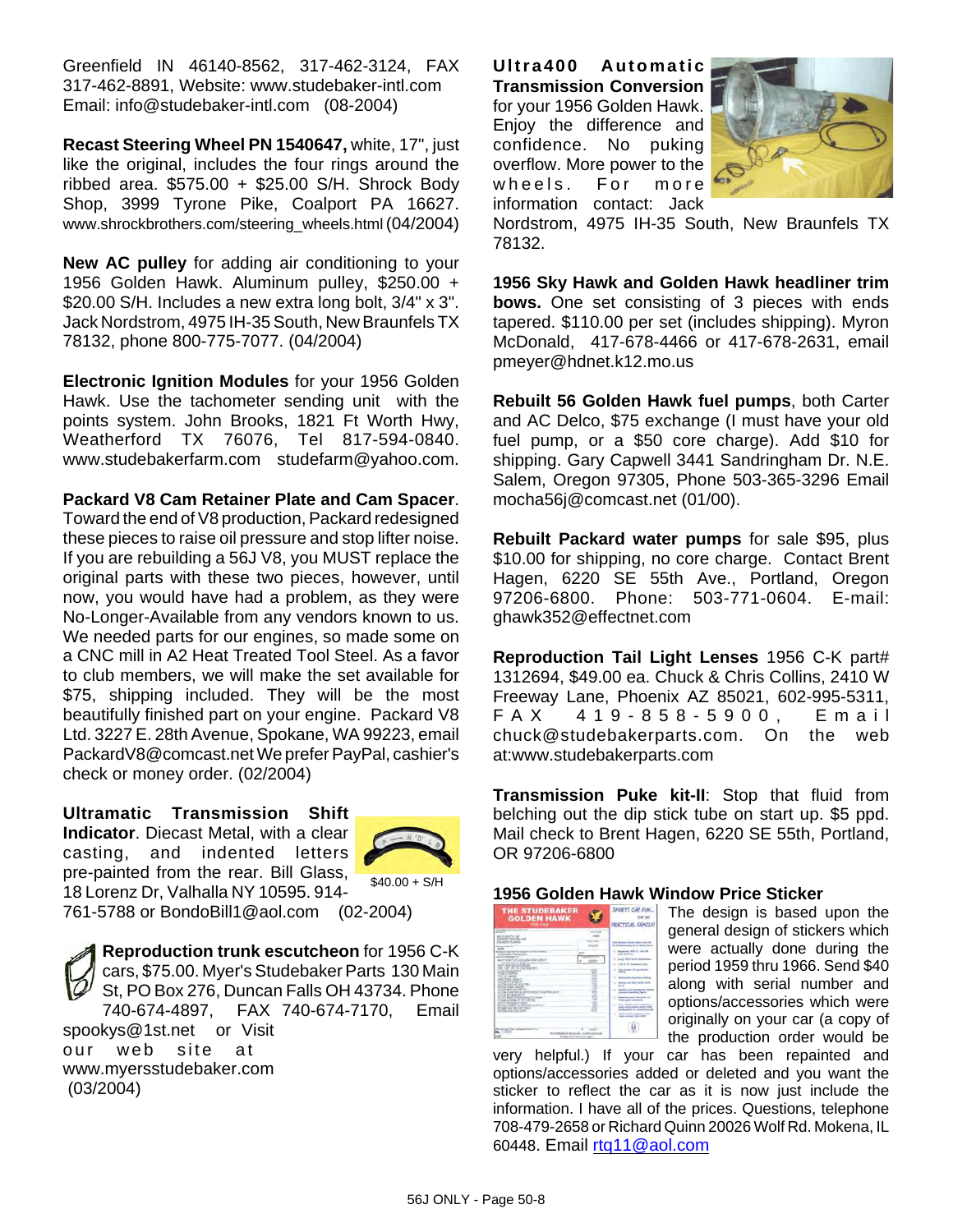# **STUDEBAKER VENDORS**

**www.StudebakerVendors.com** All the major vendors are listed on Studebaker Vendors. You are only a "click" away from a host of vendors who can help you with your project. Most vendors have Email, and many have on-line shopping carts. Studebaker Vendors, your one stop shopping mall.

**Studebaker parts**, N.O.S. and excellent used parts. Phil's Studebaker, 11250 Harrison Rd., Osceola IN 46561, Ph 219-674-0084, email *Stude67@aol.com www.studebakervendors.com/phils.htm*

**HIGH PERFORMANCE Reproduction** Parts & Accessories. Lionel Stone Studebaker, 4476 Matilija Avenue, Sherman Oaks CA 91423, 818-990-8916 phone/fax. See our web page: *www.studebakervendors.com/lstone.htm*

**A LARGE STOCK** of Studebaker parts from 1934 - 1966, plus locating services. Hours by appointment. Call anytime, especially early evenings and weekends. 25 years Studebaker parts experience, Joliet Studebaker Service, Robert Kapteyn (Sr.), 112 Bissel Street, Joliet, IL 60432, 815-722-7262, Internet: *rkapteyn@mcs.com*.

**Bondo Billy's merchandise web store** has T-shirts, sweat shirts, license plates, mugs, steins, mouse pads, etc. Silkscreen or custom printed with photographs & drawings. *www.bondobilly.com/store.html*

**NEW & USED** Studebaker & Packard parts. Mechanical, electrical, & trim. Large stock of Packard engine/transmission parts. Stephen Allen's Auto, PO Box 559 Newberry, FL 32669 352-472-9369. *www.mystudebaker.com*

**STAINLESS STEEL EXHAUSTS** available for 1956 Golden Hawks, standard size or 2-1/4" diameter. Stainless Steel OEM style mufflers for above systems, quiet or loud tone also available. Silvertone Exhaust Systems, 118 Culloden Rd., Ingersoll Ontario Canada N5C 3R1, D. Simmons 519-485-1966, M-F. 9 AM - 8 PM. *www.studebakervendors.com/silverto.htm*

**UPHOLSTERY**, **HEADLINERS, TRUNK MATS** for 1956 Golden Hawks. Do this part of your restoration right, too. Rene & Bonita Harger, Phantom Auto Works, 311 E. Anderson Ave., Knoxville TN 37917, 865-525-6025. www.studebakervendors.com/phantom.htm

## **56J CLUB ITEMS**

#### *ALL PROCEEDS HELP MAINTAIN THE REGISTER*

**1956 STUDEBAKER GOLDEN HAWK PARTS CATALOG.** 320 pages. Includes specifications, part numbers, illustrations, indexes, utility items, and accessory codes, and a list of service bulletins (add \$8.00 foreign S/H).



\$38.00

**1956 STUDEBAKER GOLDEN HAWK AUTHENTICITY GUIDE.** Documents most of the quirks with 30 color photos and all decals shown. The guide is divided into sections covering the engine, exterior, interior, trunk, paint and accessories (\$8.00 foreign S/H)



\$22.00

#### **1956 STUDEBAKER MANUALS ON CD**

The Parts Catalog, Authenticity Guide, 1956 Car Owners Manual, 1956 Accessories Catalog, and the Warner Overdrive Manual in PDF format, viewable with Adobe® Acrobat® Reader (included).



\$11.00

### **56J ONLY NEWSLETTERS ON CD**

All the back issues, up to the current one, in PDF format, viewable with Adobe® Acrobat® Reader (included).



\$11.00

#### with Adobe® Acrobat® Reader (included). \$11.00 **1956 STUDEBAKER GOLDEN HAWK PRODUCTION ORDERS ON CD** The complete set of all 4073 Production Orders for 1956 Golden Hawks, produced directly from our data base. PDF format, viewable



### **COPY OF THE ORIGINAL PRODUCTION ORDER**

for your car. Directly from the microfilm, so the only mistakes are those made by Studebaker. Send serial number. \$12.00

\$3.50 **PATCH** 4-1/2" x 2-1/2" Can be sewn or glued to a cap or shirt. Red on white background. **OIL FILLER CAP.** blue/buff  $$3.00.$ **OIL BATH**, yellow/black  $$ 4.00.$ **SEAT BELT**, red/black/white (need 2) \$ 3.50. **GENERATOR FIELD TERMINAL TAG**, red \$ 1.50. **TACHOMETER SENDING UNIT TAG**, red \$ 3.00.

**CLUB ROSTERS** (send SASE)

*Make checks payable to Frank Ambrogio.*